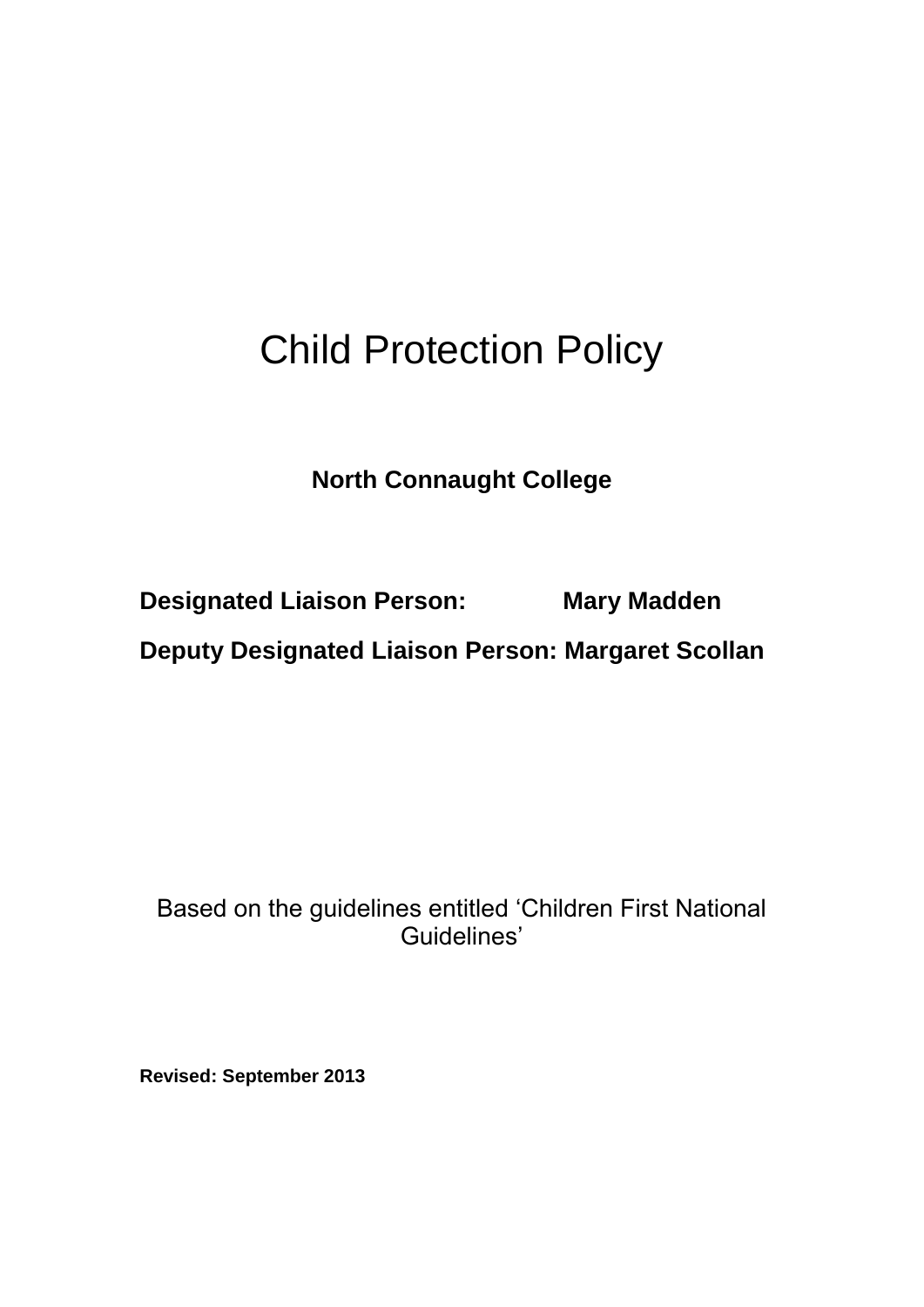# **Ethos Statement**

MSL ETB is a community of learners with an historic and unique tradition as a provider of education and training. In responding to the needs of the community it delivers the highest standards of teaching and learning.

MSL ETB Colleges, Schools and Centres of Education are democratic, co-educational and multi-denominational in character where policies, practices and attitudes are underpinned by the core values of Respect, Equity and Fairness.

### **Mission Statement**

At North Connaught College students are encouraged to actively participate in a Learning Environment, where each individual is supported, respected as unique and where every effort is made to develop knowledge and skills

appropriate to their needs.

# **INTRODUCTION**

The guidelines, entitled, 'Children First, National Guidelines for the Protection and Welfare of Children' were introduced in 1999. The guidelines are intended to assist people in identifying and reporting child abuse and to improve professional practice in both statutory and voluntary agencies and organisations that provide services for children and families.

North Connaught College (NCC) are committed to practice which protects children from harm and have set in place guidelines which aim to highlight issues of Child Protection, and to familiarise all staff with procedures for reporting suspected or disclosed abuse.

#### **The procedures deal specifically with three central issues that arise:**

- 1. The procedure for reporting suspicions or allegations of abuse of a young person.
- 2. The procedure for dealing with an employee who is alleged to have abused a young person.
- 3. The procedure for dealing with suspected sexual abuse by children and young people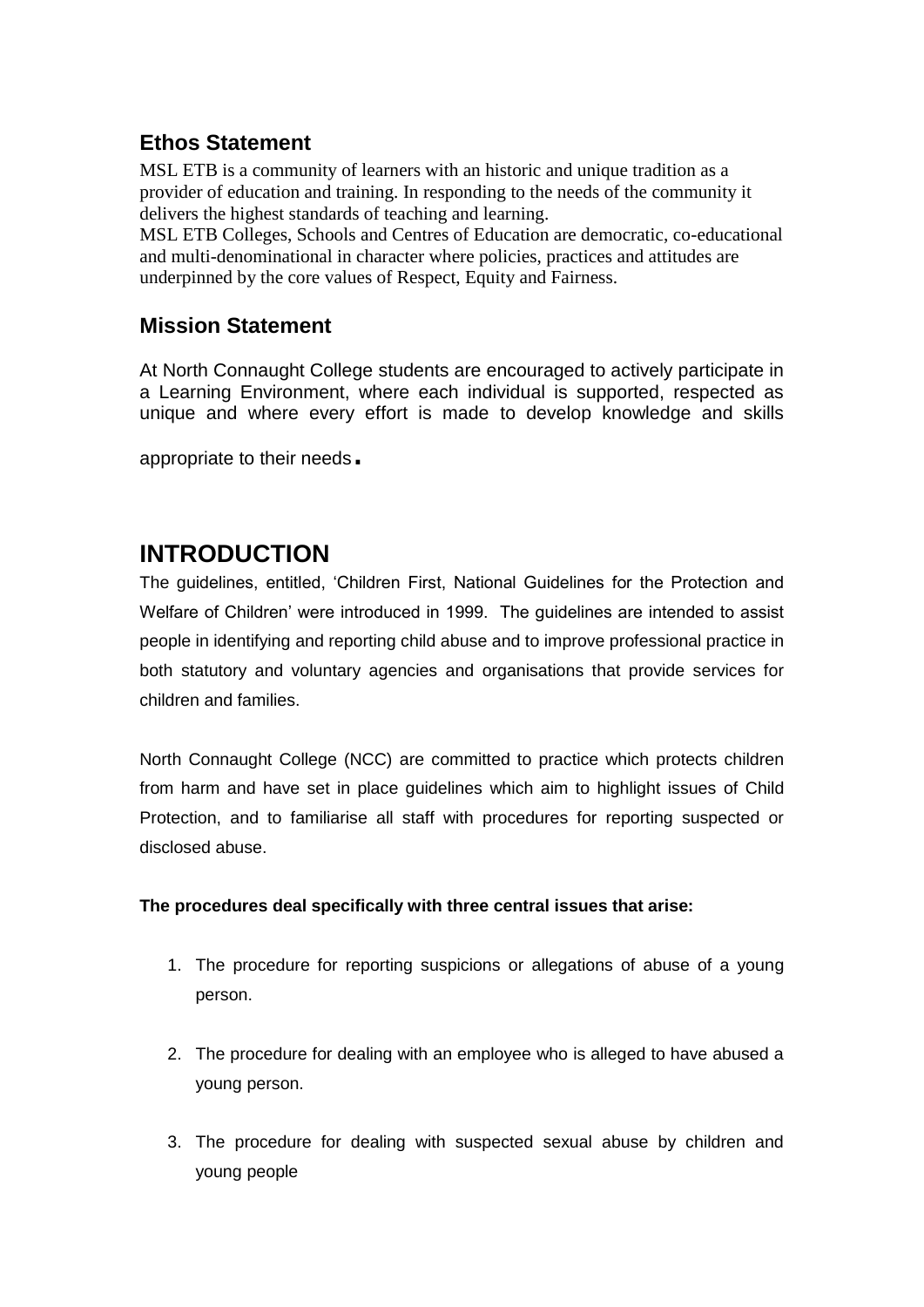### **These guidelines adhere to the basic aims and objectives as set out in the document, National Guidelines for the Protection and Welfare of Children.**

Having read these guidelines, staff should be informed on the following:-

- An understanding of what abuse is
- $\bullet$ Identify signs and symptoms of abuse
- Have guidelines on how to deal with disclosures  $\bullet$
- Key roles of individuals within BCC/SCFE
- Procedures for reporting suspected or disclosed abuse  $\bullet$
- Recording incidents or concerns
- Professional responsibility to adopt safe practices to minimise the possibility of harm or accidents happening to children and protect staff from the necessity to take risks and leave them open to accusations of abuse or neglect.

# **Designated Liaison Person**

The DLP will act as a liaison person with outside agencies and as a resource person to any staff member or volunteer who has child protection concerns. The DLP should be knowledgeable about child protection and undertake any training considered necessary to keep himself/herself updated on new developments. The DLP acts for the school in all dealings with the HSE, An Garda Siochana, and other parties, in connection with allegations of and/or concerns about child abuse. Those other parties should conduct all matters pertaining to the processing or investigation of alleged child abuse through the DLP.

# **Principles for Best Practice in Child Protection**

Taken from 'Children First: National Guidelines for the Protection and Welfare of Children'

The principles that should inform best practice in child protection include the following:

- 1) The welfare of children is of paramount importance.
- 2) A proper balance must be struck between protecting children and respecting the rights and needs of parents/carers and families; but where there is conflict, the child's welfare must come first.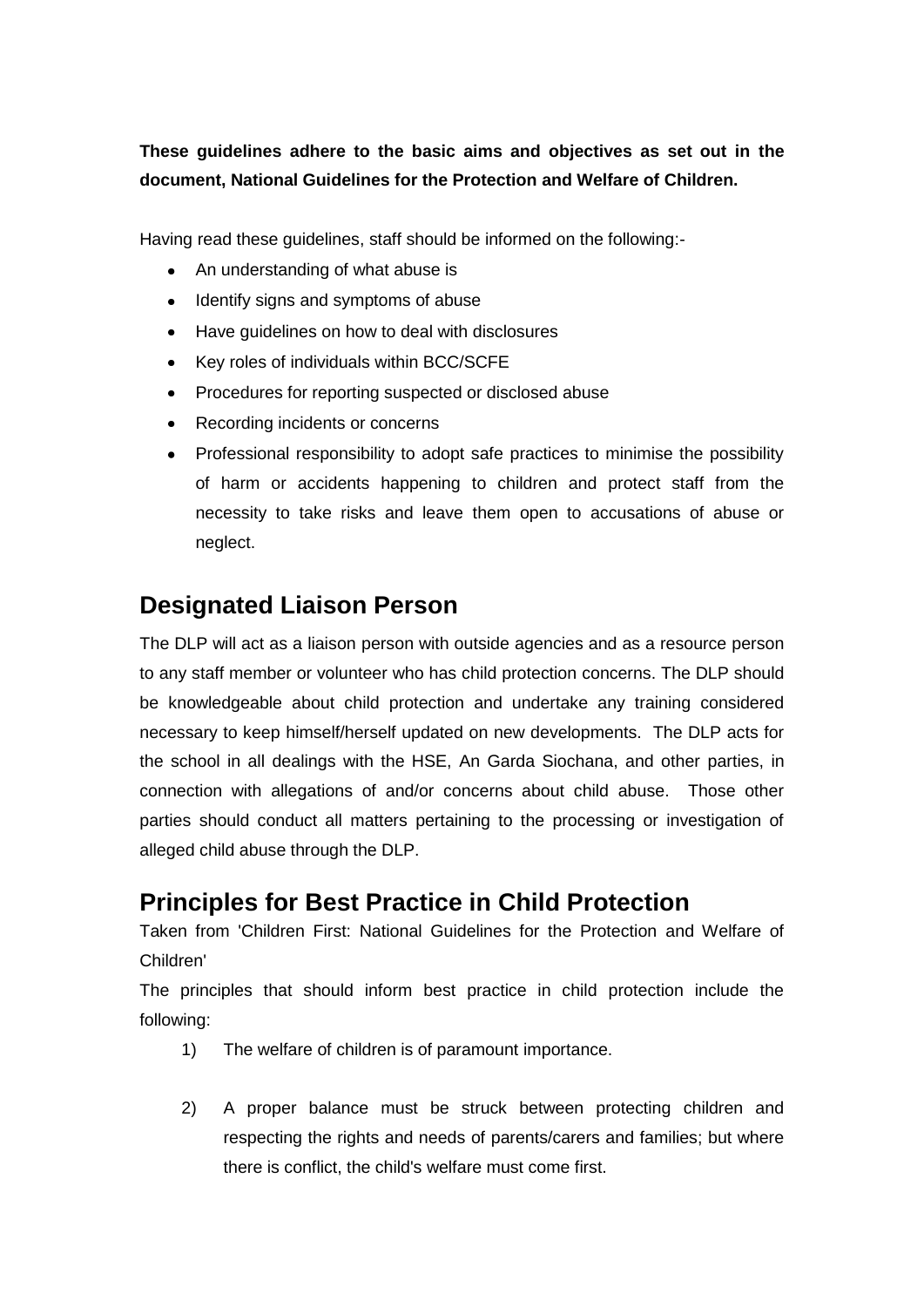- 3) Children have the right to be heard and taken seriously. Taking account of their age and level of understanding, they should be consulted and involved in relation to all matters and decisions that affect their lives.
- 4) Early intervention and support should be available to promote the welfare of children and families, particularly where they are vulnerable or at risk of not receiving adequate care or protection.
- 5) Parents/carers have a right to respect and should be consulted and involved in matters which concern their family.
- 6) Actions taken to protect a child, including assessment, should not in themselves be abusive or cause the child unnecessary distress. Every action and procedure should consider the overall needs of the child.
- 7) Intervention should not deal with the child in isolation; the child must be seen in a family setting.
- 8) The criminal dimension of any action cannot be ignored.
- 9) Children should only be separated from parents/carers when all alternative means of protecting them have been exhausted. Reunion should always be considered.
- 10) Effective prevention, detection and treatment of child abuse require a coordinated multi-disciplinary approach.
- 11) In practice, effective child protection requires compulsory training and clarity of responsibility for personnel involved in organisations working with children.
- 12) Early intervention and support should be available to promote the welfare of children and families, particularly where they are vulnerable or at risk of not receiving adequate care or protection.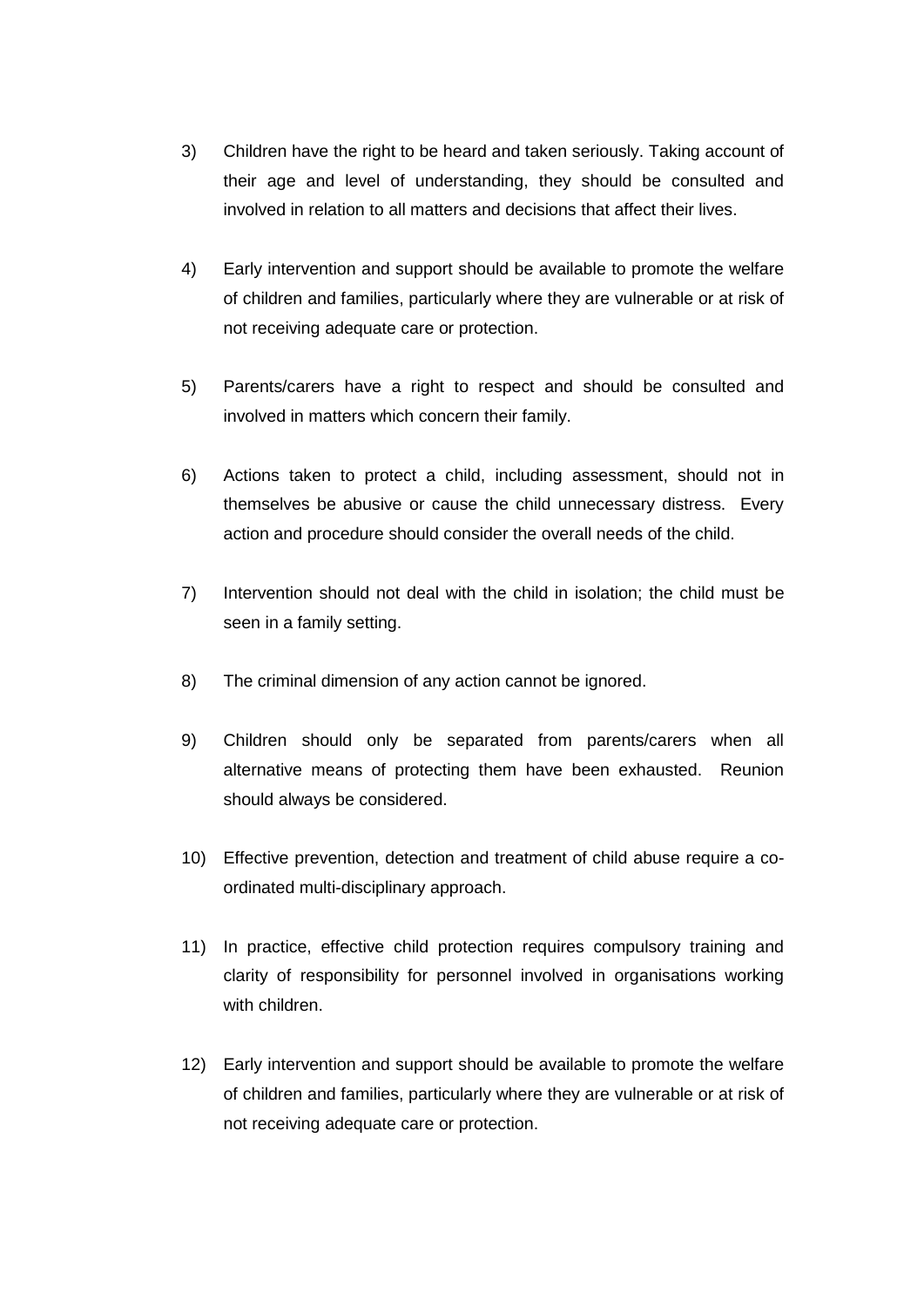#### **Definition of Child Abuse**

Child abuse can be categorised into four different types:

Neglect **Emotional Abuse** Physical Abuse Sexual Abuse

A child may be subjected to more than one form of abuse at any given time. The National Guidelines have adopted the following definitions of child abuse:

### *Neglect*

Where a child suffers significant harm or impairment by being deprived of food, clothing, warmth, hygiene, intellectual stimulation, supervision and safety, attachment to and affection from adults or medical care.

### *Emotional Abuse*

Emotional abuse is normally to be found in the relationship between a care-giver and a child rather than in a specific event or pattern of events. It occurs when a child's needs for affection, approval, consistency and security are not met.

### *Physical Abuse*

Physical abuse is any form of non-accidental injury that causes significant harm to a child, or injury which results from wilful or neglectful failure to protect a child.

### *Sexual Abuse*

Sexual abuse occurs when a child is used by another person for his or her gratification or sexual arousal.

# **Recognising Child Abuse**

The ability to recognise child abuse depends as much on a person's willingness to accept the possibility of its existence as it does on knowledge and information. Even for "experts" it is often very hard to decide if a child has been abused.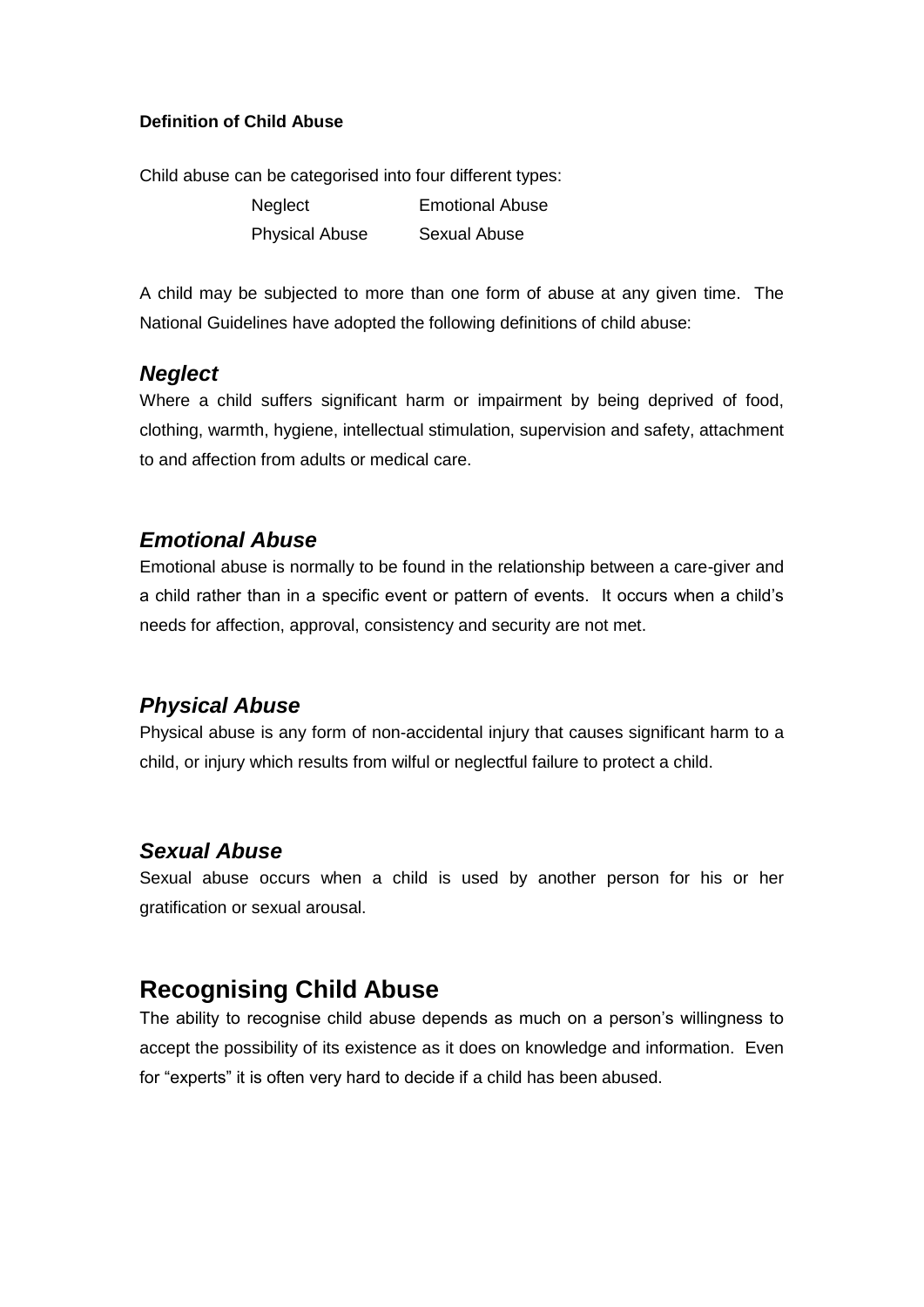## *Examples of Reasonable Grounds for Concern*

- Specific indication from the child that he/she was abused.  $\bullet$
- An account by a person who saw the child being abused.  $\bullet$
- Evidence such as an injury or behaviour which is consistent with abuse and unlikely to be caused another way.
- An injury or behaviour which is consistent both with abuse and with an innocent explanation but where there are corroborative indicators supporting the concern that it is a case of child abuse – e.g. a pattern of injuries, an implausible explanation, other indications of abuse, dysfunctional behaviour and
- Consistent indication over a period of time that the child is suffering from emotional or physical abuse.

## *How Sensitive Issues May Come To Your Attention*

Disclosures may be made at any time, but may come during or after a group discussion where topics of a sensitive nature have been discussed.

Observing consistent signs of neglect over a period of time e.g.

- Unkempt appearance.  $\bullet$
- Change in behaviour.
- Signs of physical abuse, bruising, injuries.  $\bullet$
- $\bullet$ Inconsistent stories, excuses relating to injuries
- Information from a third party
- Sudden drop in performance  $\bullet$
- $\bullet$ Reluctance to go home
- $\bullet$ Changes in attendance patterns
- Inappropriate sexual awareness, behaviour or language

# **What to do in the event of a Disclosure**

- $\bullet$ Do not over-react – stay calm.
- Actively listen.
- $\bullet$ Believe the young person.
- $\bullet$ Do not stop the young person from recalling significant events.
- Do not ask leading questions. The child should not be questioned unless the nature of what s/he is saying is unclear.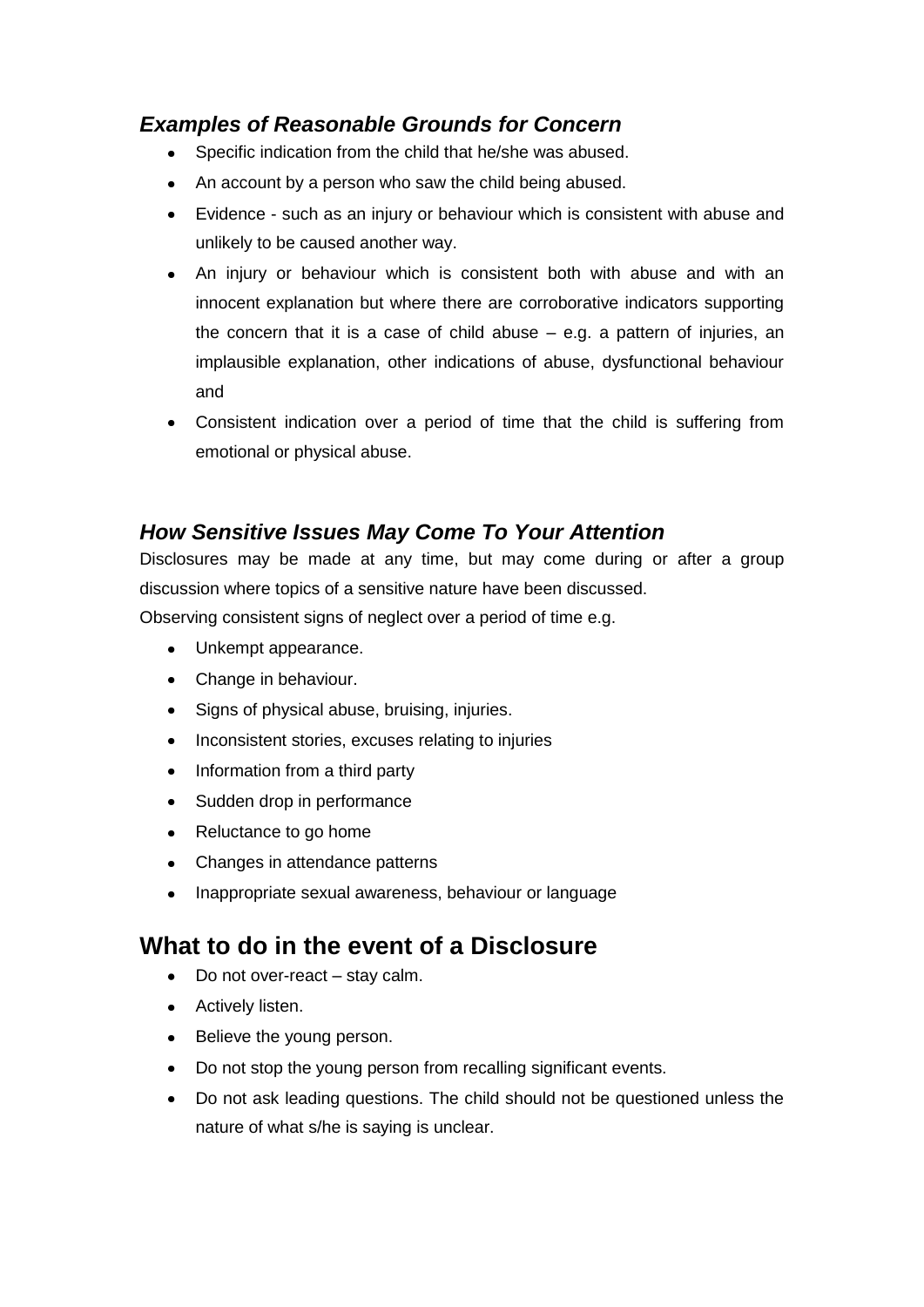Your job is to support and facilitate the young person and not to ascertain the facts – that is the role of the HSE or the Gardai.

#### **Confidentiality must never be promised to a person making a disclosure.**

When information is offered in confidence, the member of staff will need tact and sensitivity in responding to the disclosure. The member of staff will need to reassure the child, and endeavour to retain his/her trust, while explaining the need for action which will necessarily involve other adults being informed. It is important to tell the child that everything possible will be done to protect and support him or her but not to make promises that cannot be kept e.g. promising not to tell anyone else. As soon as possible, make notes and write them up. Ensure that notes are factual and objective - record time, date and sign.

# **Action to be taken by school personnel**

If a member of staff receives an allegation or has a suspicion that a child may have been abused, or is being abused he/she should without delay, report the matter to the DLP. A written record of the report should be made and placed in a secure location by the DLP.

### **The one thing you MUST NOT do is NOTHING.**

## **Action to be taken by DLP**

If the DLP is satisfied that there are reasonable grounds for the suspicion or allegation he/she should report the matter to the HSE immediately. If in doubt about reasonable grounds, consult with the Duty Social Worker, who is available to talk to persons with child protection issues, Mon to Fri., 10 a.m. to 5 p.m. It may be important to make it clear at this stage that the purpose of the call is to seek advice rather than make a formal complaint. (See Appendix for contact number)

If there are reasonable grounds, then report the matter immediately, initially by telephone to the Duty Social Worker.

Complete Standard Report Form. (See Appendix)

Send completed Report Form to Principal Social Worker, Markievicz House, Sligo.

Keep a written record of events.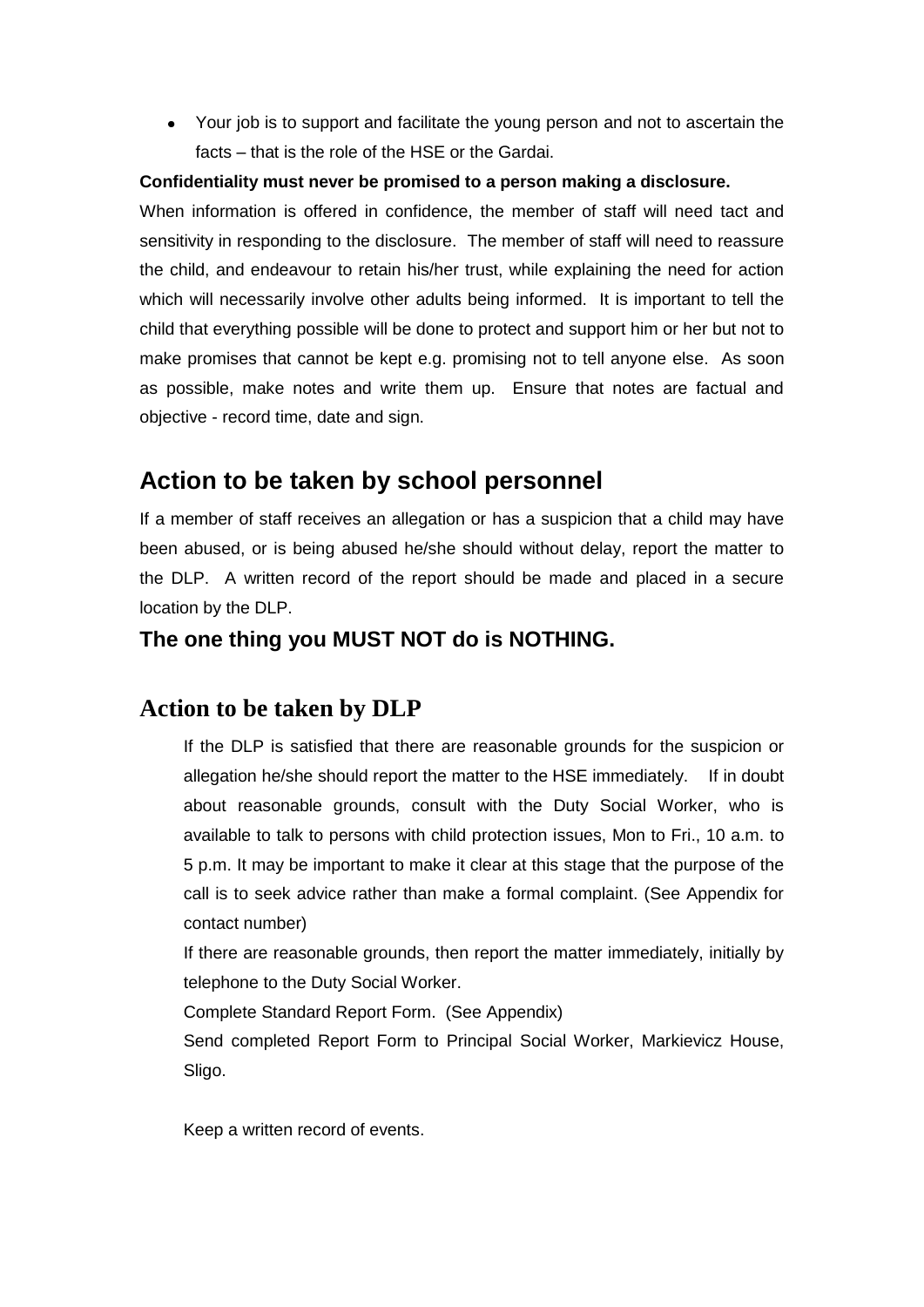In the event of an emergency or the non-availability of a Social Worker, a report may be sent to the Garda Siochana.

**Responsibility for the investigation of Child Abuse cases, suspected or otherwise, rests with the HSE and the Gardaí.**

### *Children First recommends that:-*

If the designated person decides that reasonable grounds for reporting the incident, or suspicion to the HSE or An Garda Siochana do not exist, **the individual worker who referred the matter should be given a clear written statement of the reasons why the DLP is not taking action**.

If the worker remains concerned, they are free to consult with the HSE or An Garda Siochana themselves. The provisions of the Protections for Persons Reporting Child Abuse Act, 1998 apply once they report 'reasonably and in good faith'.

### *Record of Information*

Name of child Address of child Age of child Source of information Date, time, place and mode of reception of information Identity of any third party present The precise information imparted Names and addresses of any third parties referred to All suspicions relating to the information imparted and factual basis for same Details of all subsequent meetings, discussions, action taken, with young person, colleagues or interested parties.

If parents contacted. If not, then record reason for not doing so

In all situations, including those in which the cause of concern arises from a disclosure made in confidence, it is extremely important to record the details of an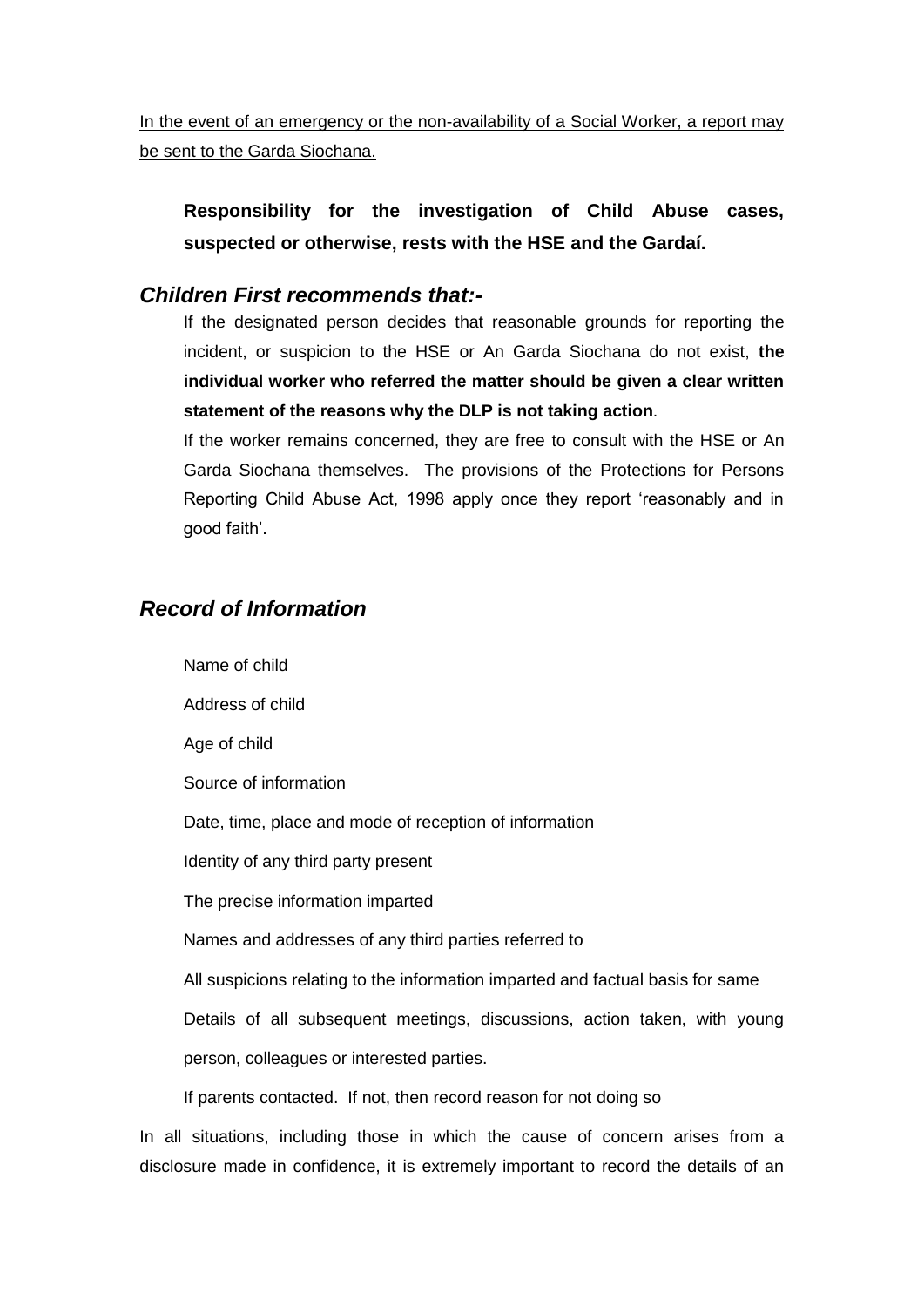allegation or reported incident, regardless of whether or not a referral is subsequently made to a statutory agency.

### *Co-operation with Parents/Carers*

**Any professional who suspects child abuse should inform the family if a report is likely to be submitted to the Health Board or an Garda Siochana, unless doing so is likely to endanger the child.**

### *Storage of Information*

Any reports/completed forms should be stored in a safe and secure location.

Adjustments cannot be made to an existing document. In the event of new developments/information, a new document should be completed which will accompany the existing document. These documents should be stored permanently as they belong to the College and not to the person who first made the report.

When an individual makes a report to the statutory authorities, the possibility always exists that he/she may be called to give evidence should legal action be taken.

#### **Freedom of Information Act, 1997**

Any reports which are made to Health Boards may be subject to the provisions of the Freedom of Information Act, 1997, which enables members of the public to obtain access to personal information relating to them which is in the possession of public bodies. However, the Freedom of Information Act also provides that public bodies may refuse access to information obtained by them in confidence.

# **The Protection for Persons Reporting Child Abuse Act, 1998**

The Protection for Persons Reporting Child Abuse Act, 1998 makes provision for the protection from civil liability of persons who have reported child abuse 'reasonably and in good faith'. This protection applies to organisations as well as individuals.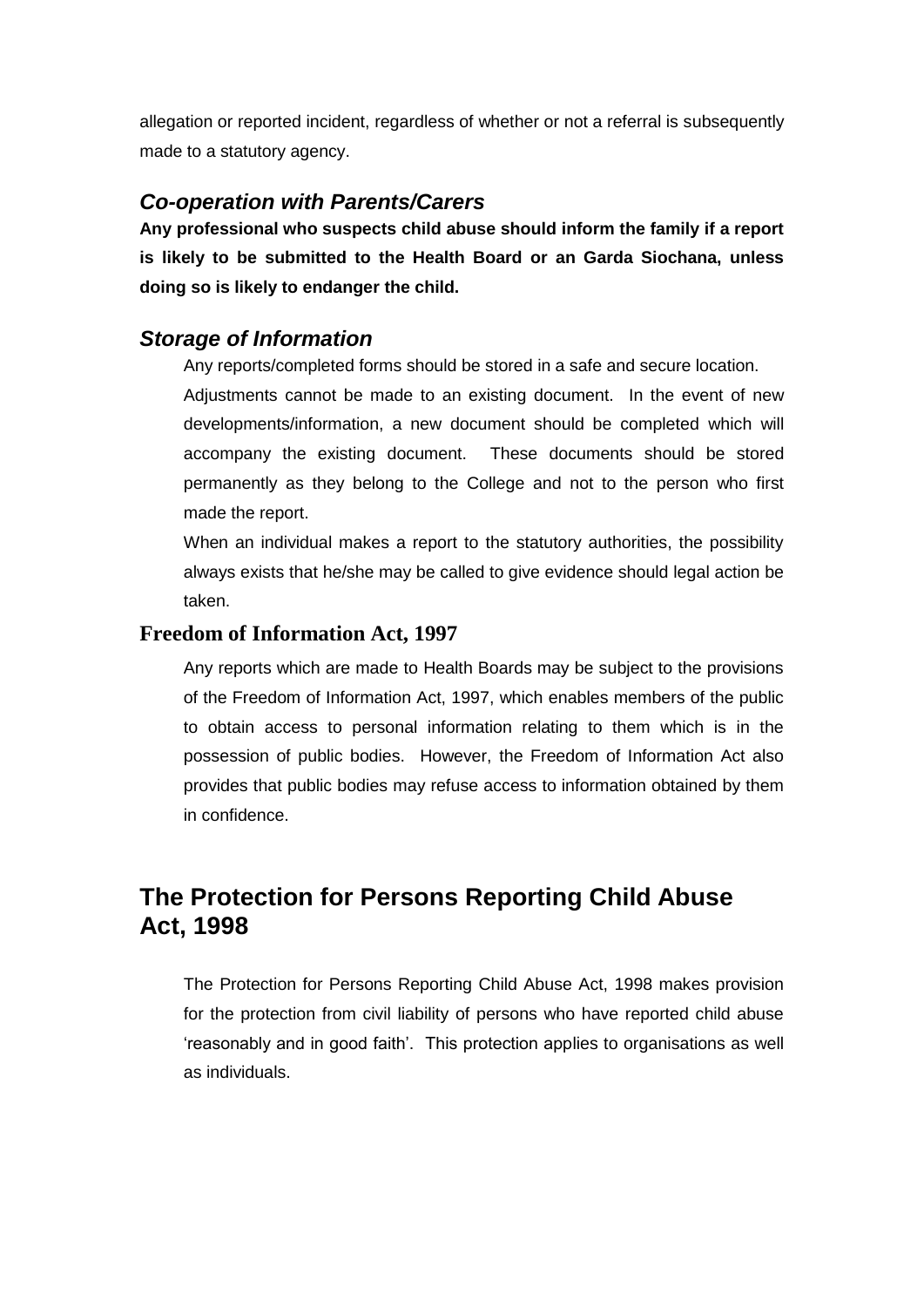### **Induction and Training of Staff**

It is the policy of BCC/SCFE that all new staff are required to undertake an induction course so as to assist them in getting to know the college, their colleagues and their job expectations and conditions. Induction is an opportunity for staff to familiarise themselves with existing policies and procedures for dealing with discipline, grievances and the Child Protection Policy.

To maintain quality standards and good practice, BCC/SCFE recognises the need for on-going training in matters linked to Child Protection and to review and revise policies accordingly.

# **Protecting Children and Workers**

### *IT DOESN'T MAKE SENSE TO...*

- Spend excessive amounts of time alone with children away from others
- Take children alone in a car on journeys, however short
- Take children to your home

### *NEVER....*

- Engage in rough physical games including horseplay apart from structured sports activities
- Engage in sexually provocative games
- Allow or engage in inappropriate touching of any form
- Allow children to use inappropriate language unchallenged
- Make sexually suggestive comments about or to a child, even in fun
- Let allegations made by a child go unchallenged or unrecorded
- Do things of a personal nature for children that they can do for themselves

### *TASKS OF A PERSONAL NATURE - should only be carried out*

- For very young children or children with disabilities
- With the full understanding and consent of parents
- In an emergency situation parents should be fully informed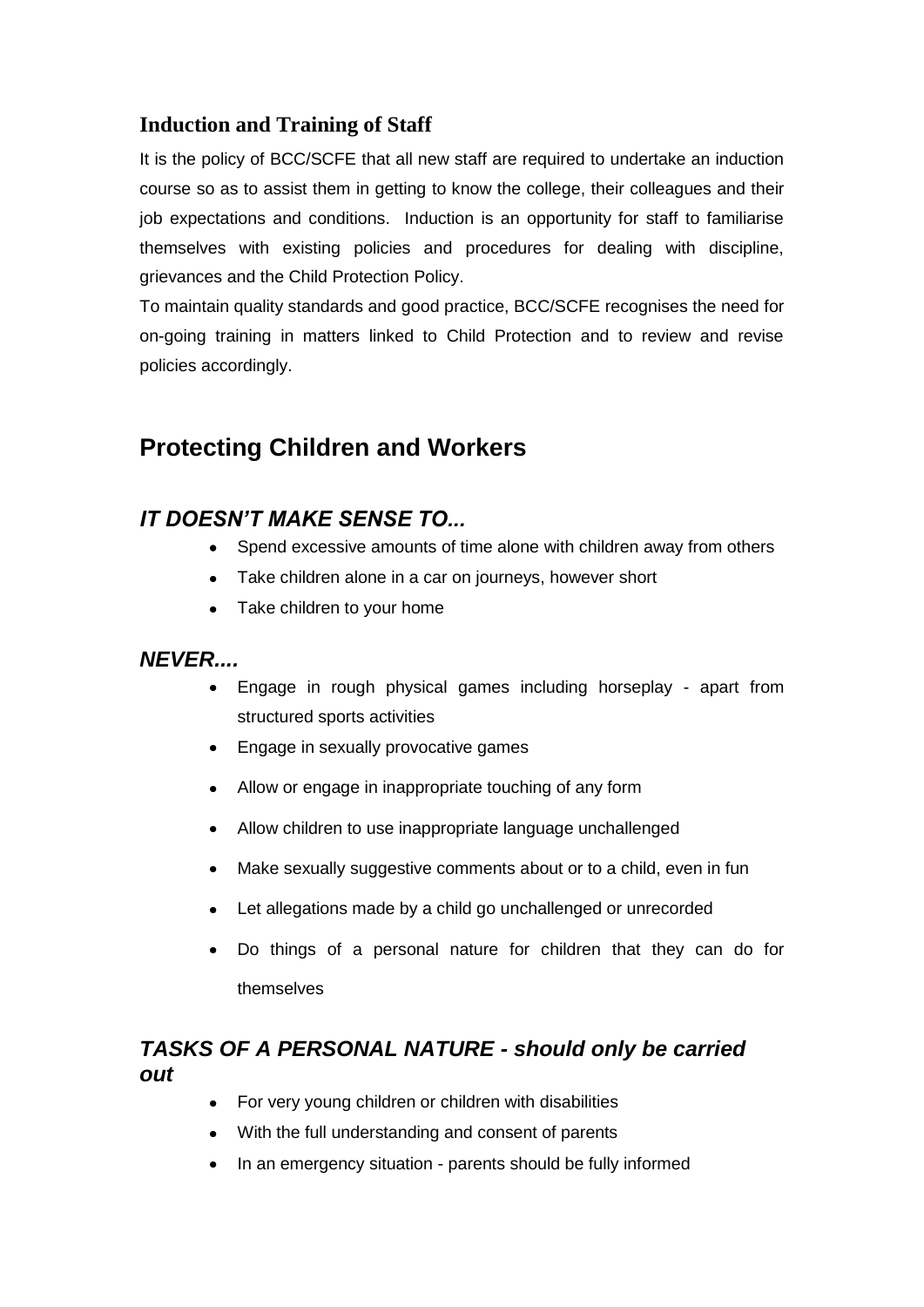### **TOUCHING SHOULD:**

Be in response to the need of the child and not the need of the adult;

Be with the child's permission - resistance from the child should be respected;

Avoid breasts, buttocks and groin;

Be open and not secretive;

Be governed by the age and developmental stage of the child.

# **RECREATIONAL ACTIVITIES**

### **REMEMBER**

Always work openly with children

If manual support is required, it should be provided openly.

If groups have to be supervised in the changing rooms, always ensure staff of appropriate gender work in pairs.

Where there are mixed groups away from home, they should always be accompanied by a male and female member of staff.

# **Allegations of Abuse against Staff**

In the event of an allegation of abuse being made against a staff member BCC/SCFE recognises it has obligations to the child and the staff member, having due regard for the rights and interests of the child on the one hand, and those of the staff member against whom the allegation is made on the other hand.

Staff may be subjected to false or malicious allegations, therefore, any allegation of abuse needs to be dealt with in a sensitive, supportive manner. **However, the primary goal is to protect the child** while taking care to treat the staff member fairly. It is important to note here that there are two procedures to be followed:

- 1) The reporting procedure in respect of the child
- 2) The procedure for dealing with the staff member

It is generally recommended that the same person should not have responsibility for dealing with both the reporting issues and the employment issues.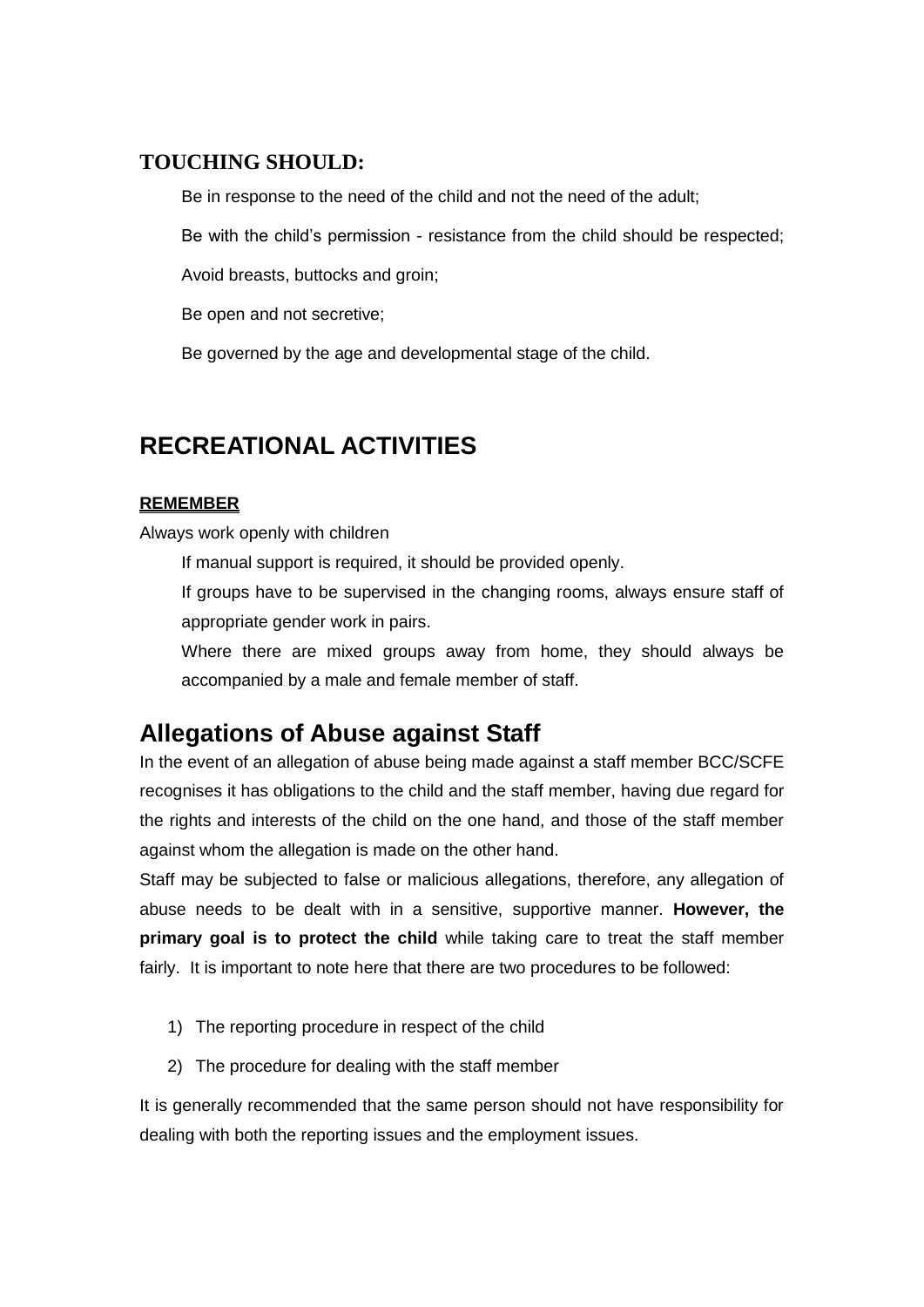# **General Procedures**

#### **1. The Reporting Procedure in Respect of the Child**

The reporting procedure in respect of the child should be carried out by the DLP while the employer is responsible for addressing the employment issues. However, where the allegation of abuse is against the DLP, the employer should assume responsibility for reporting the matter to the HSE.

The first priority is to ensure that no child is exposed to unnecessary risk.

The designated person should, as soon as possible, inform the Chief Executive Officer of MSL ETB that an allegation of child abuse has been made against a member of staff.

The C.E.O. should set in place any necessary protective measures to ensure the safety of the child. These measures should be proportionate to the level of risk, and should not unreasonably penalise the staff member financially or otherwise, unless necessary to protect the child.

Allegations should be assessed promptly and carefully.

If a decision is made to report the matter to the HSE or An Garda Siochana, the designated person should follow the standard reporting procedure as already outlined in this policy.

Action taken in reporting an allegation of child abuse against an employee should be based on an opinion formed reasonably and in good faith. The parents/carers of the young person should be informed of the complaint against the staff member. Advice should be taken from the statutory authorities as how best to do this.

All information and action taken should be recorded carefully.

BCC/SCFE, in conjunction with MSL ETB will co-operate closely and fully with the HSE and Garda Siochana in any investigation that may follow.

#### **2. Procedure for Dealing with Staff Member**

The Designated Officer will inform the Chief Executive Officer of MSL ETB, as soon as possible, that an allegation of child abuse against a staff member has been made.

The ETB has obligations to the child and to the staff member. Any allegation should be dealt with sensitively and the employee must be treated fairly. However, the first priority is the protection of the child and the C.E.O. should set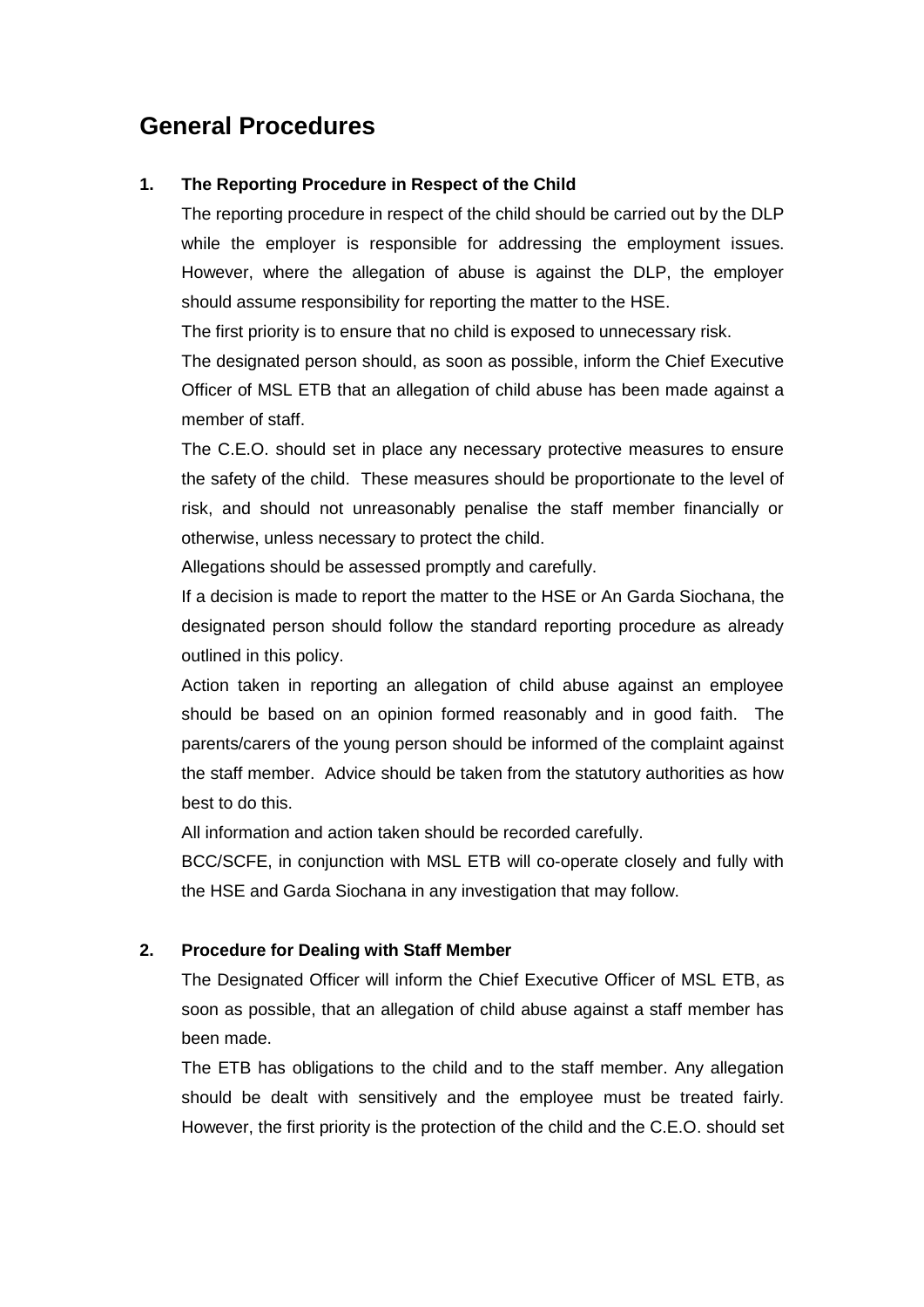in place any protective measures to ensure the protection of the child. These measures should be proportionate to the level of risk.

It is essential that at all times the matter be treated in the strictest confidence and that the identity of the employee should not be disclosed until such time as the employee has been offered the opportunity to address and/or be represented to the employer.

The C.E.O. should arrange to privately inform the employee of the following:

- The fact that an allegation has been made against him/her
- The nature of the allegation
- If a formal report has been sent to the Statutory Authorities

The employee should be given a copy of the written record and/or allegation, and any other related documentation while ensuring that appropriate measures are in place to protect the child.

Once the matter has been reported to the HSE the employee should offered an opportunity to respond to the allegation in writing within a specified time frame. The employee should be told that his/her response would also have to be forwarded to the HSE.

The employer may decide to direct that the employee absent him/herself from his/her place of work while the investigation is being carried out. The principles of natural justice and fair procedures must be adhered to.

Support, in the form of counselling, independent of the organisation will be made available to the staff member.

The ETB, in conjunction with BCC/SCFE, will co-operate closely and fully with the Health Board and Garda Siochana in any investigation linked to the allegation.

#### **Sexual abuse by children and young people**

In some cases of child abuse the alleged perpetrator will also be a child. It is important that potentially abusive behaviour between children is not ignored and, as appropriate, certain cases should be referred to the HSE. However, it is also very important that the different types of behaviour are clearly identified and that no young person is wrongly labelled "a child abuser", without a clear analysis of the particular behaviour.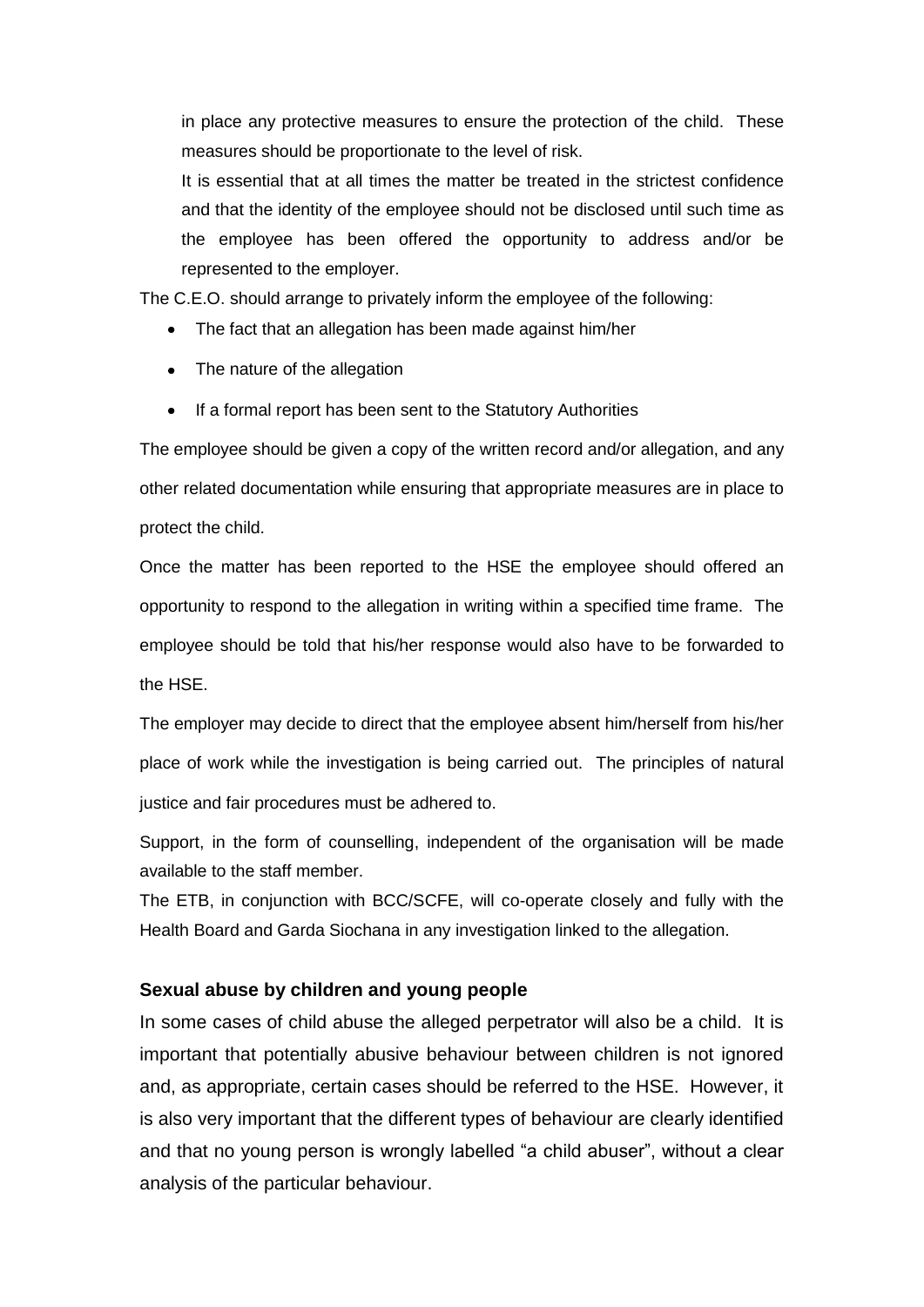The *Children First* guidelines outline four different categories of behaviour under the following headings

**Normal Sexual Exploration:** This could consist of naïve play between two children which involves the exploration of their sexuality. There should not be any coercive or dominating aspects to this behaviour. Usually, there is no need for child protection intervention of any kind in this type of behaviour.

**Abusive Reactive Behaviour:** In this situation, one child who has been abused already acts out the same behaviour on another child. While this is serious behaviour and needs to be treated as such, the emphasis should be on addressing the victim's needs of the child perpetrator.

**Sexually Obsessive Behaviour:** In this type of situation the children may engage in sexually compulsive behaviour e.g. excessive masturbation. These children may have extreme comfort needs and may need very specific help in addressing these needs.

#### **Abusive Behaviour by Adolescents and Young People**

Behaviour that is abusive will have elements of domination, coercion or bribery and certainly secrecy. If there is no age difference between the two children or no difference in status, power or intellect, then it may be simply experimentation. If there is an age gap between the two children then this type of behaviour must be taken seriously.

**Reporting Procedure:** This is similar to the procedure already outlined in this policy.

Separate meetings should be arranged with the parents/carers of all children involved in such behaviour with a view to resolving the situation. Children who are abusive towards other children require comprehensive assessment and therapeutic intervention by skilled care professionals.

In cases where school personnel have concerns about a child, but the DLP is not sure whether to report the matter to the HSE, the DLP should seek advice from the Duty Social Worker In consulting the Duty Social Worker, the DLP should be explicit that he/she is requesting advice and consultation and that he/she is not making a report. At this informal stage the DLP need not give identifying details. If the Social Worker advises that a referral should be made, the DLP should act on that advice.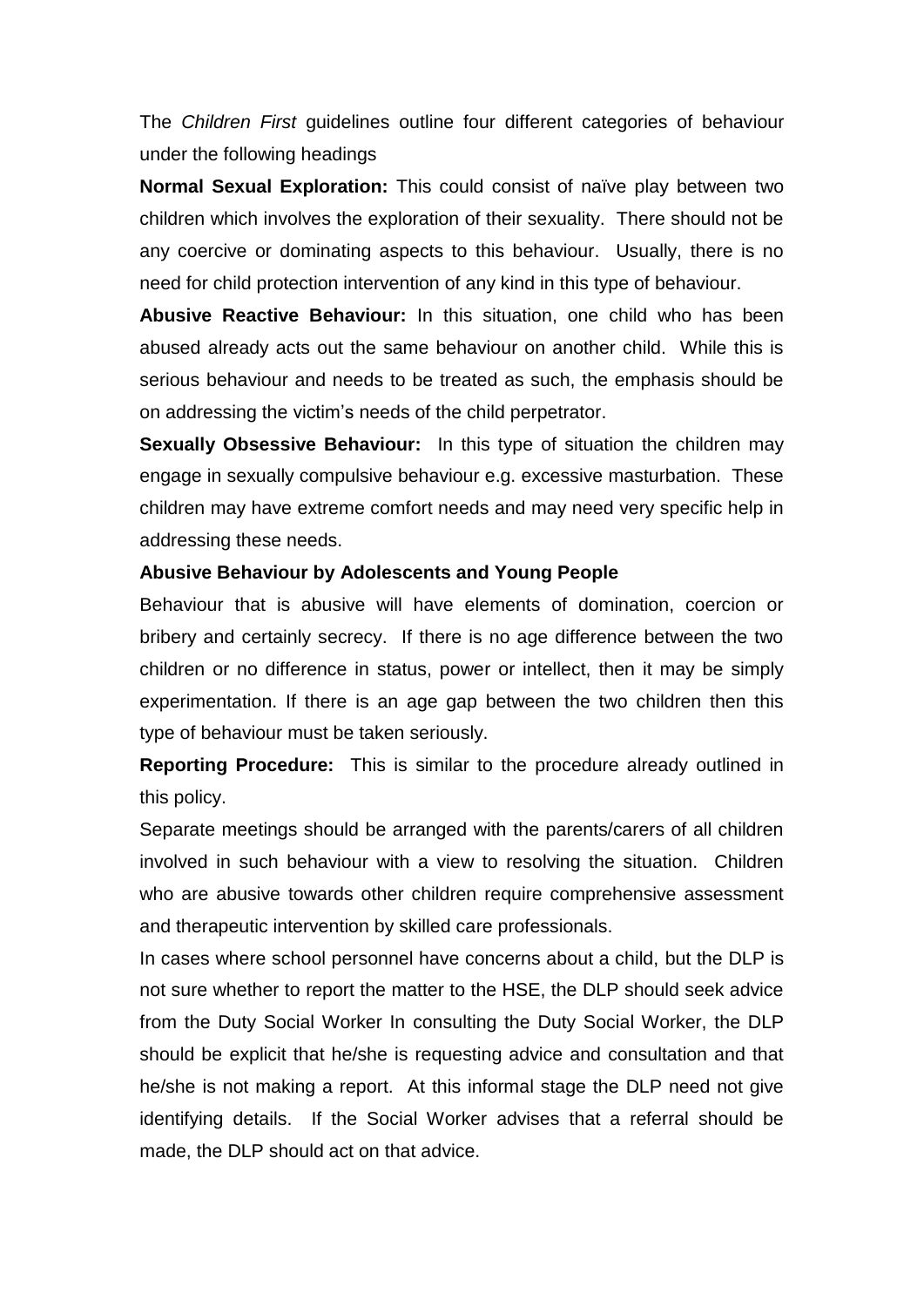Where children are sexually abusive towards other children, it is the responsibility of the HSE to establish appropriate treatment programmes to cater for children who engage in abusive behaviour against other children.

Schools should make appropriate arrangements to minimise the possibility of abusive behaviour re-occurring within the school.

Schools should also provide assurances to parents/carers of the abuse victim that the school will take all reasonable measures to ensure the safety of their children within the school. Arrangements should be made to meet, individually the parents/carers of all the children involved in the incident with a view to addressing the matter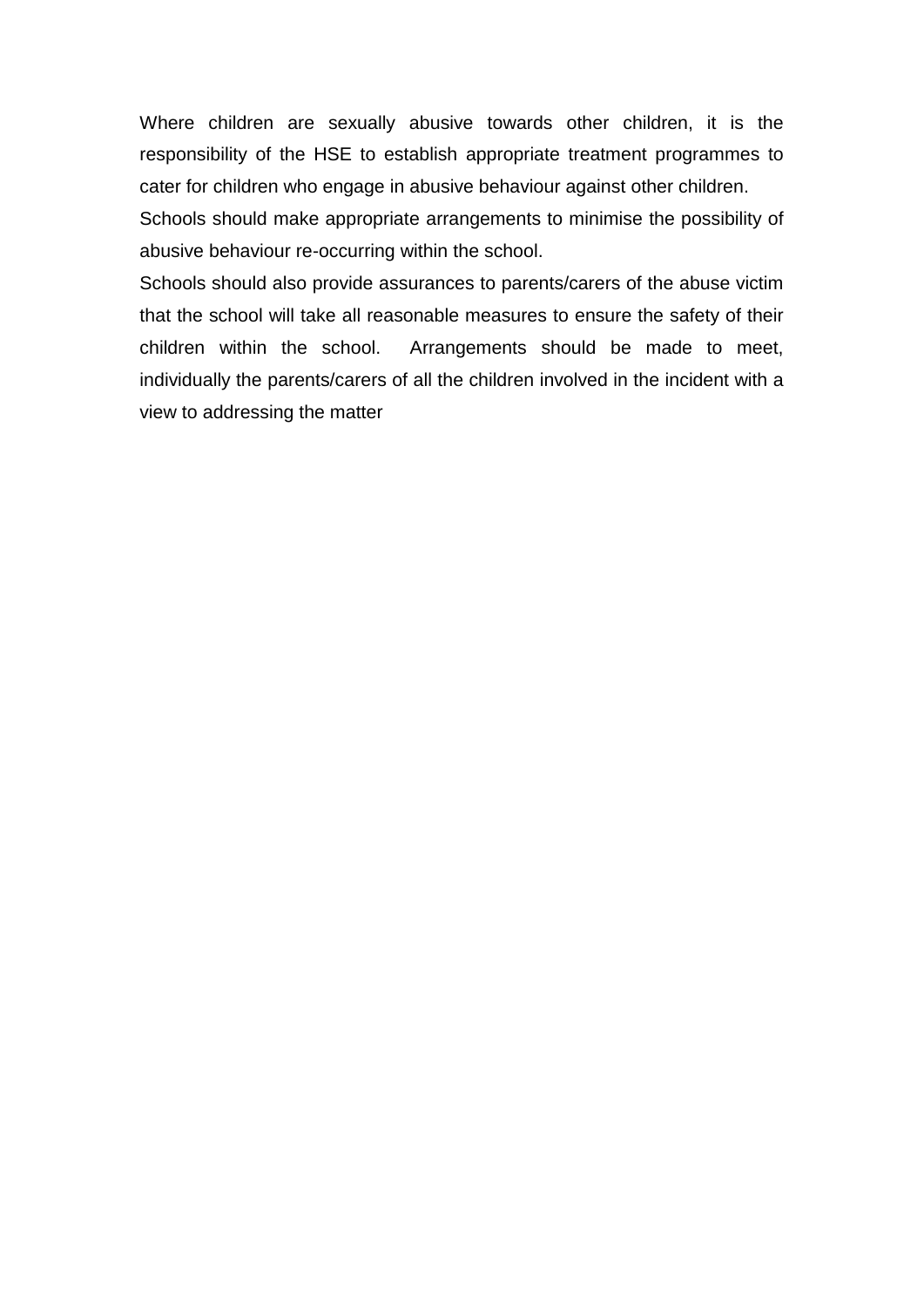# **Appendix 1**

### *Glossary*

- **Child Child** In Ireland, the Child Care Act, 1991 defines a child as any person under the age of 18 years, excluding a person, who is or who has been married.
- **Statutory Authorities** These are An Garda Siochana and the HSE. They are obliged under the law to investigate and intervene in child abuse cases.
- **Caregiver Caregiver** Any adult person who has responsibility for the child in the short term or long term.
- **Designated Officer** A senior member of staff appointed to deal with child protection concerns reported by staff or young people.
- **Child Abuse** Child abuse can be categorised into a number of different types: neglect, emotional abuse, physical and sexual abuse. A child may be subject to more than one form of abuse at any given time.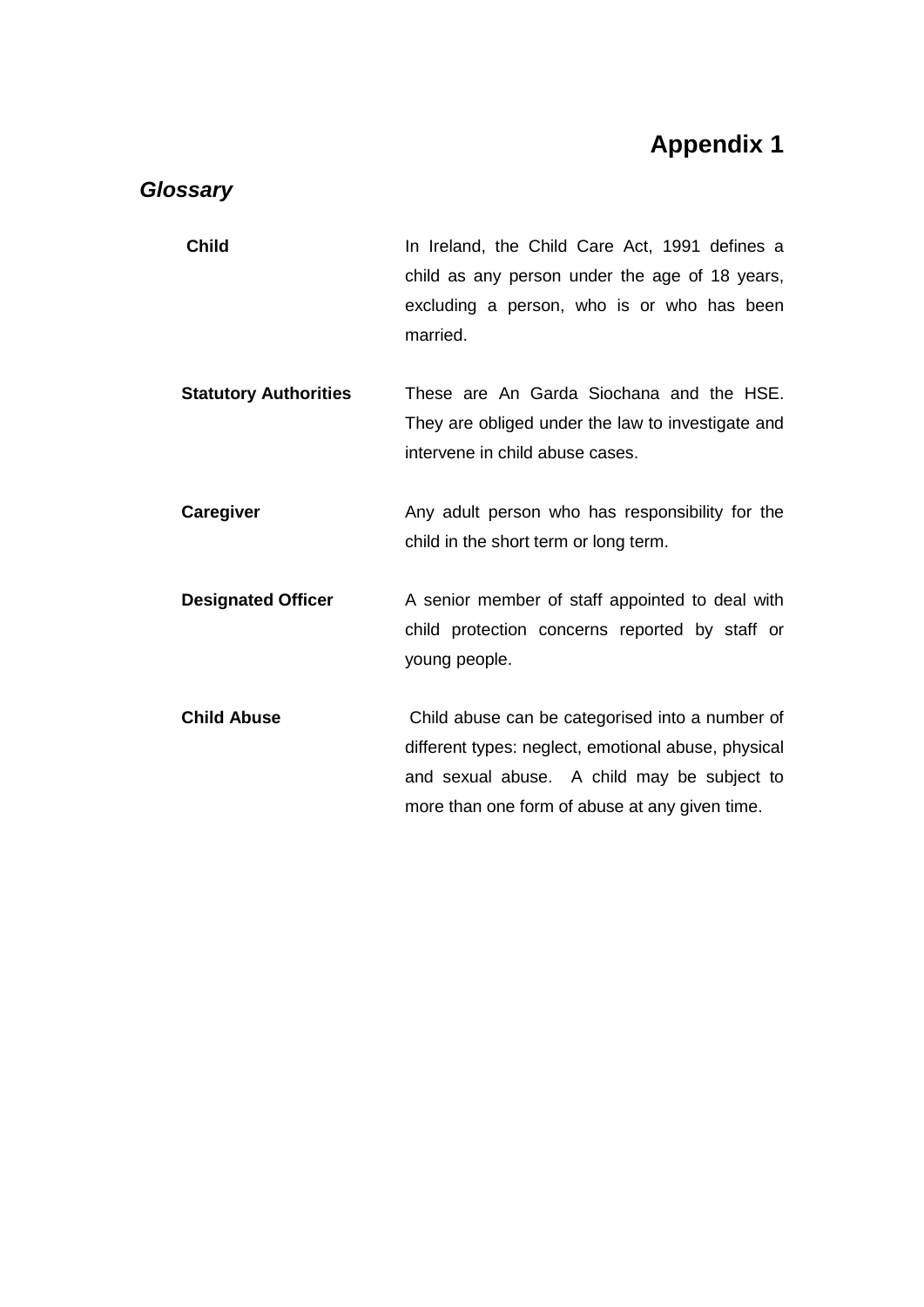# **Appendix 2**

## *CONTACT NUMBERS AND ADDRESSES*

Community Care Area Sligo/Leitrim Health Services Executive Markievicz House Sligo **Telephone Number 071 9155177 Fax Number 071 9155131**

# **DUTY SOCIAL WORKER 10a.m - 5p.m Monday to Friday 071 9155133**

**An Garda Siochana Tubbercurry Garda Station 071 9185002**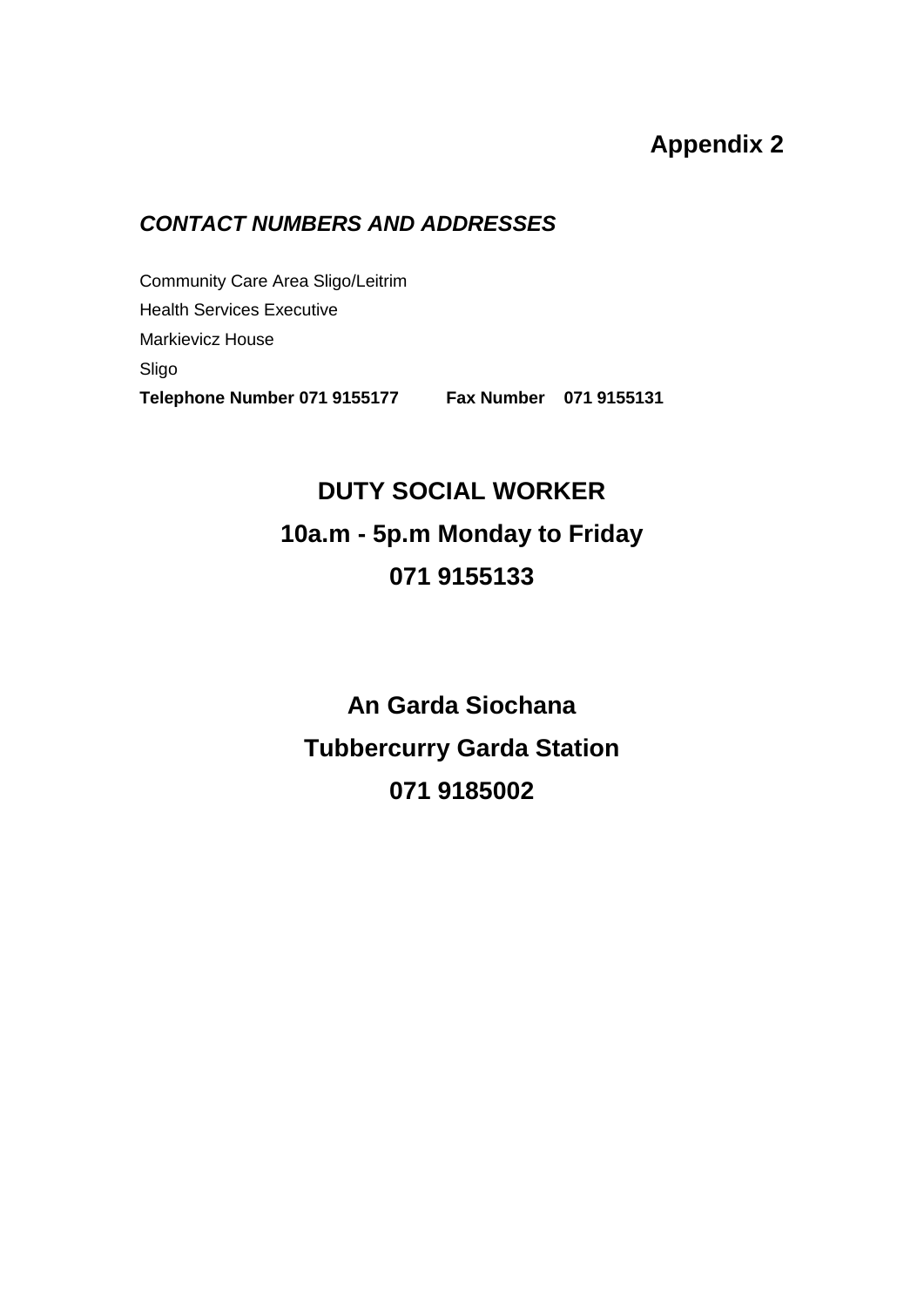# **Appendix 3 STANDARD REPORTING FORM**

#### **FOR REPORTING CHILD PROTECTION AND WELFARE CONCERNS TO the HSE**

(Or in cases of emergency, or outside HSE, to An Garda Síochána)

1. Date of Report: 2. Name of person reporting: 3. Address of person reporting: 4. Relationship of reporting person with the child concerned: 5. Method of Report (telephone calls, personal calls to office): 6. FAMILY DETAILS (Give details of child here & details of other members of household at Q.8 below) **Details of child concerned Surname:** <u>**Male Female Male Female D**</u> **Forename: Date of Birth**: **Date of Birth**: **Alias (Known as): Address: Telephone number(s):**   $\sim$ 

**7. State whether you consider your report to indicate (a) suspected or actual child abuse or (b) need for family support, giving reasons**

|                     | Physical | Sexual | Emotional |         |
|---------------------|----------|--------|-----------|---------|
|                     | Abuse    | Abuse  | Abuse     | Neglect |
| Suspected<br>Actual | l 1      | l.     |           |         |
| Reason:             |          |        |           |         |

#### **8. Details of other family members/household members**

| Name | Age | Relationship to | Employment/School | Location |
|------|-----|-----------------|-------------------|----------|
|      |     | child           |                   |          |
|      |     |                 |                   |          |
|      |     |                 |                   |          |
|      |     |                 |                   |          |
|      |     |                 |                   |          |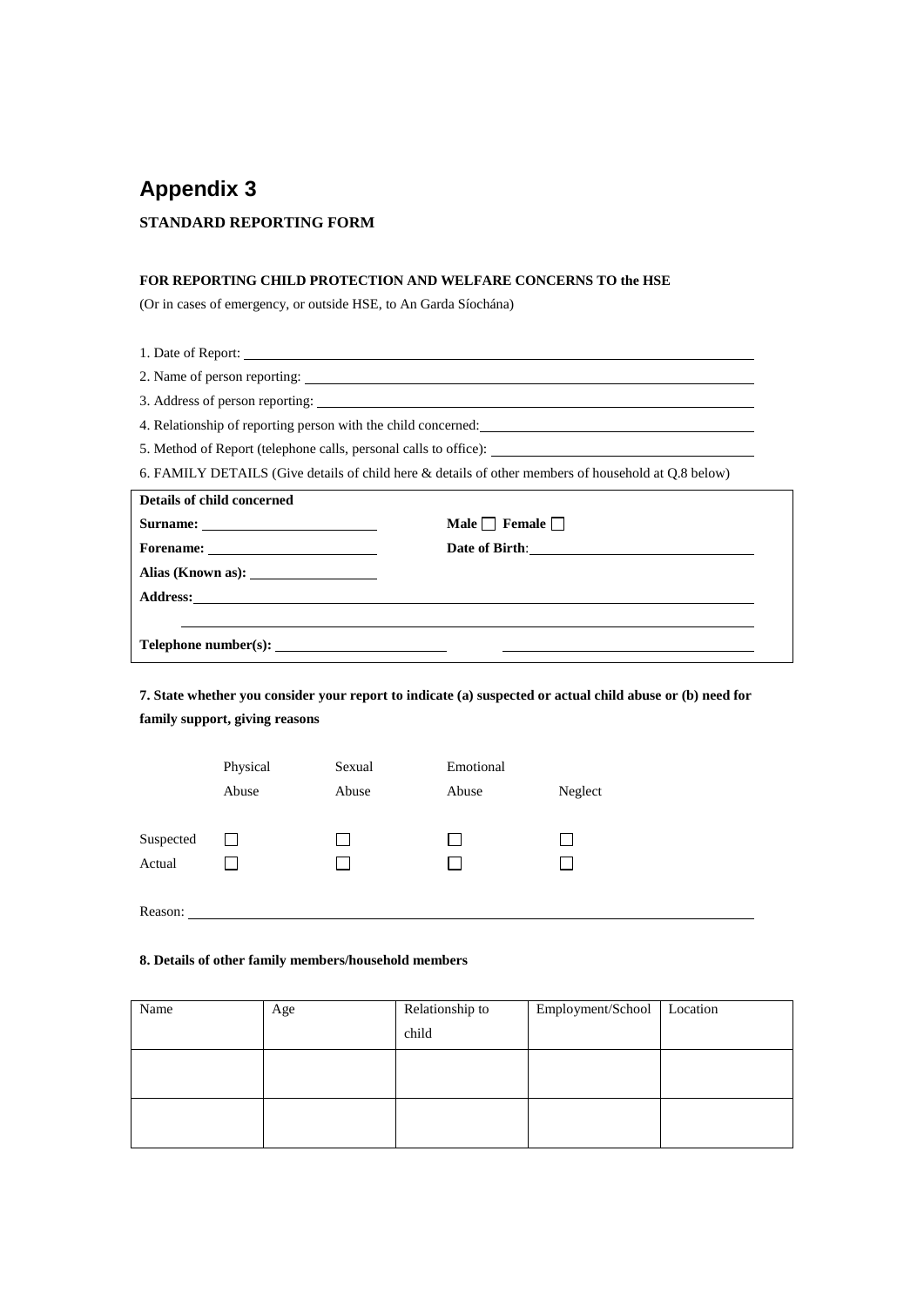**9. Name of other professionals involved with child/ren and/or parents/carers.**

**Public health nurse:** 

**School:**

**General practitioner:** 

**Any other agency** 

**or professional involved**

**(Please describe the nature of any involvement):**

**10. REPORT DETAILS: Describe, as fully as possible the nature of the problem or incident being reported, giving details of times and dates of individual incidents, the circumstances in which they occurred, any other persons who were present at the time, and their involvement:**

**11. Has any explanation been offered by the child, and/or parents/carers, which would account for the current problem or incident? (Details)**

**12. As far as possible, describe the state of the child/ren's physical, mental and emotional well-being**

**13. If child abuse is being alleged, who is believed to be responsible for causing it? Include (if known) Name:** 

**Address:** 

**Degree of contact with child:**

**Degree of contact with other children:** 

**14. Describe (in detail) any risks to which the child/ren in this situation are believe to be exposed**